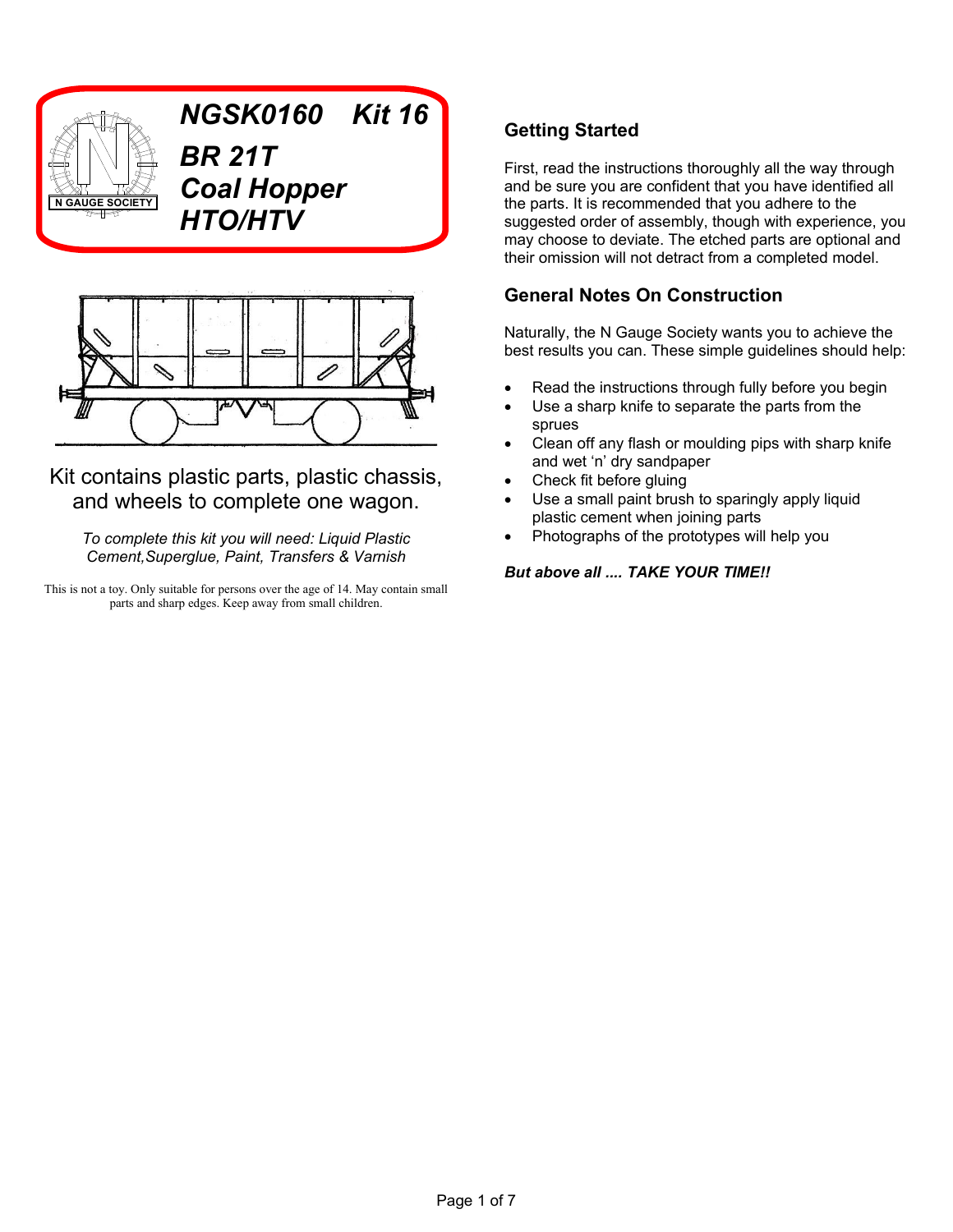### **The Prototype**

This model is based upon the standard BR design to diagram 146 fitted to a standard 12 ft wheelbase chassis, though this itself was heavily based on the standard LNER design from the 1930s. Unlike the Dapol model (which represents a riveted body) this kit represents a wagon of all welded construction (it appears that riveting required less skill than welding and was thus easier for contractors as opposed to BR workshops).

Some 16,800 wagons were built to this diagram between 1952 and 1958, numbered B413950- B29799 inclusively, apart from a batch of 50 (B419200-B419249) which were converted for grain traffic. In 1958, a further 1,000 hopper wagons were built with identical body construction but mounted on chassis fitted with roller bearings and incorporating self-contained buffers (numbered B429800-B430799).

### **Livery and Lettering**

Most wagons received standard BR grey for unfitted vehicles with white letters and numbers on black patches. Handrails were white, and underframes black.

Fitted wagons were BR Bauxite for the body with white lettering and handrails, and black underframes; note that a vacuum cylinder (not included) should be added to one end if modelling a vacuum braked wagon.

During their long life the styles of lettering changed many times, as did the placement. Changes were often made by patch painting and only when convenient, so some in the 1970s still had mainly 1950s style markings. As a result at any time there would be a wide range of different patterns of markings to be seen on these. Many of wagons were rebodied and fitted in the 1970s, but the new bodies are not the same as the kit, having only 2 vertical stanchions. The decals are mostly for the unfitted versions with a few fitted. There are enough for normal markings for at least three wagons for any period.

Lettering (wagon number, TOPS code) tended to be on the vertical part of the hopper, on the second panel from the left. The earliest had the number and tonnage on a black panel of varying sizes. Around 1964 "HOP 21" started to be added at the top of the panel, and boxes started to appear round the lettering on a few wagons. In 1966 a K suffix was added to the number to indicate it was a 21T wagon as an aid to the NCB (these letters were added fairly quickly, but were only used for a few years and dropped when repainted). The TOPS code HTO/HTV was introduced about 1972. The tonnage became 21.5T with metrication in the 1970s. The two markings ZDV are for when some were transferred to the engineers department late in their lives. Fitted wagons were bauxite with no black panel behind the numbers.

The tare weight (something like 9-9) could be on the next to right panel of the body on a black background. Usually though it was on the solebar on the right or occasionally centre right. Later it was added to the number panel. The word "Closed" with an arrow appeared above the hopper handles (towards the centre of the solebar), with the arrow on the outside. The wheelbase (WB 12-0) was on the solebar, usually to the right of the right-hand "Closed" but sometimes on the extreme right. The black panel with small writing (maintenance dates etc.) appeared on wagons in later years on the body panel one from the right, often on the lower angled part.

The oval maker's plate was on the left of the solebar, over the axlebox. The lettering was picked out in white when new but often never again and so as it became unreadable it can be left off. Electrification flashes were added on the top of the ends from around 1960, some wagons had them on both left and right ends, some only on the left.

There were two special brandings. "House Coal Concentration" appeared across the centre two panels on some fitted wagons when built around 1957. Some wagons were branded "Charringtons" on the top of the central four panels for use on block trains (the number was on the extreme left body panel). The letters may have been on red panels or on a completely red body or on grey or all of these for different wagons (photos of them are very rare).

#### **Parts**

Two sprues are packaged with this kit. Unpack the separately packaged Parkside chassis. Use the following photograph and table to identify all the parts. Keep all the parts in a container or re-sealable bag to avoid loss and only remove parts from the sprues as you need them.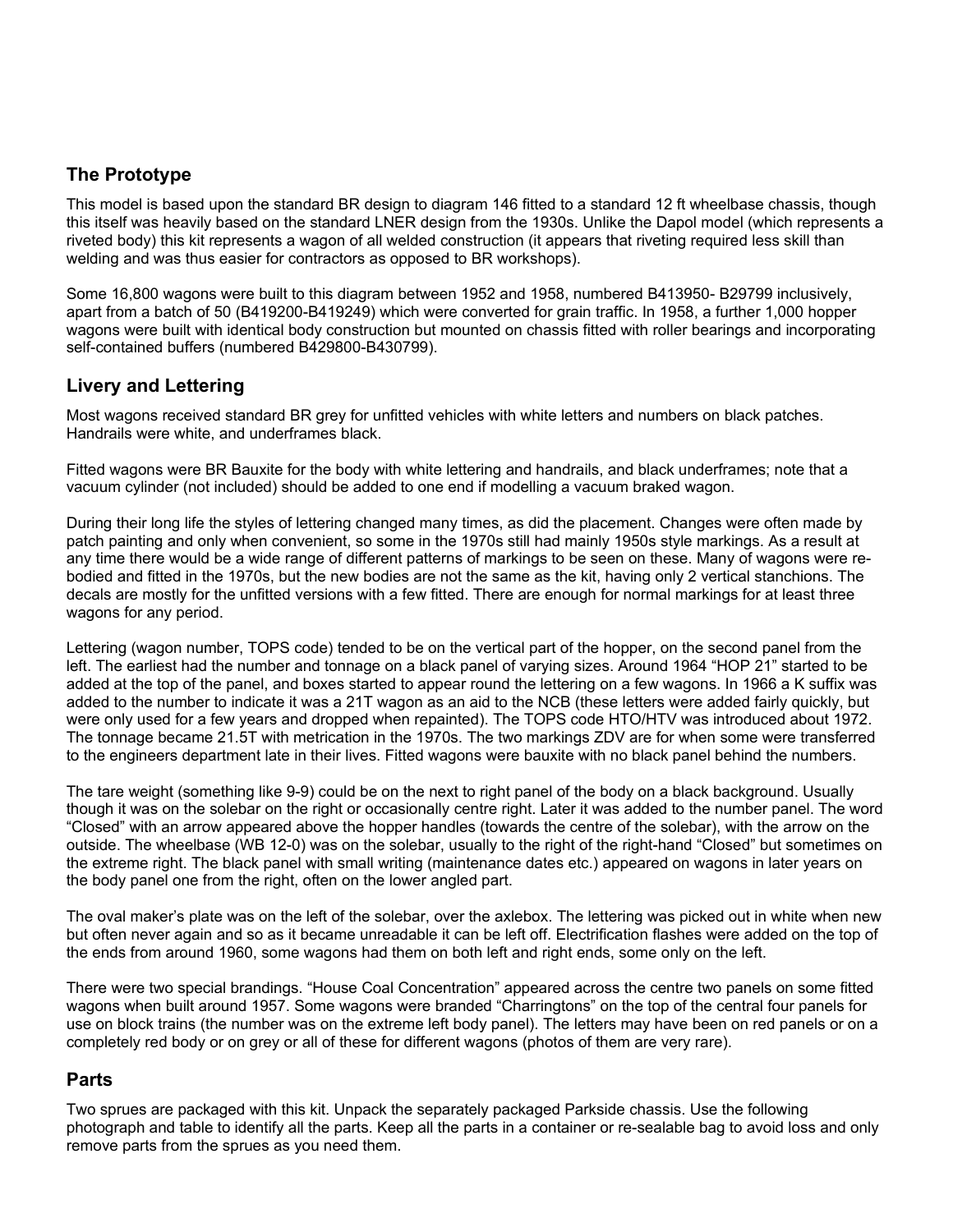| Part<br><b>Number</b>     | Quantity       | <b>Description</b>                  |
|---------------------------|----------------|-------------------------------------|
| 1                         | 2              | <b>Upper Side</b>                   |
| $\overline{2}$            | $\overline{2}$ | Upper End                           |
| $\overline{\overline{3}}$ | 2              | Lower End                           |
| 4                         | $\overline{2}$ | Lower Side                          |
| $\overline{5}$            | $\overline{2}$ | Discharge Chutes                    |
|                           | (1 spare)      |                                     |
| 6                         | 10             | Side Gusset                         |
| 7                         | 4              | <b>End Gusset</b>                   |
| 8                         | 1              | Brass detail etch (shown on Page 5) |
|                           |                |                                     |
| 9                         | 1              | Chassis Side (left)                 |
| 10                        | 1              | Chassis Side (right)                |
| 11                        | 1              | Brake Gear (left)                   |
| 12                        | 1              | Brake Gear (right)                  |
| 13                        | 1              | Brake Lever (left)                  |
| 14                        | 1              | Brake Lever (right)                 |
| 15 <sup>15</sup>          | 2              | <b>Coupler Pocket</b>               |
| 16                        | $\overline{2}$ | Coupler Pocket Plug                 |
| 17                        | $\overline{2}$ | Coupler (not shown)                 |
| 18                        | $\overline{2}$ | Wheelset (not shown)                |
| 19                        | 4              | Brass Buffer Heads (not shown)      |
| 20                        | $\overline{2}$ | Chassis Headstock                   |



#### **References**

- *British Railways Wagons (The First Half Million)* by Don Rowland: P52 and 53
- *British Railways Unfitted And Vacuum Braked Wagons In Colour* by Trevor Mann P45 and P46
- *Working Wagons Volume 1 1968 1973* by David Larkin: P20 and P21
- *Working Wagons Volume 2 1974 1979* by David Larkin: P20
- *Wagons of the Early British Railways Era (1948 1954* by David Larkin: P40 and P41
- *Wagons of the Middle British Railways Era (1955 1961* by David Larkin: P44 to P47
- *Railways In Profile Series No 1 (Opens and Hoppers))* by Geoff Gamble: P39 to P41
- . http://paulbartlett.zenfolio.com/ '*Paul Bartlett wagon photographs*' Paul Bartlett's useful web site

### **Construction**

This kit has an all-plastic body with a Parkside chassis kit and the optional extra of an etched brass detailing pack to provide all handrails, footsteps, hopper operating levers, etc.

Even in its basic form, this kit is not recommended for first time kit builders. The shape of the hopper body combined with the need to build up the chassis means great care must be taken to ensure that the model is built square and true. However, all the parts are manufactured to the highest standards possible and, given a little patience and a degree of care, it is perfectly possible to build a fine model of this prototype.

It is suggested that the chassis is constructed first, exactly as per the instructions in the Parkside chassis kit. Next, build the hopper body, checking the fit against the chassis. Finally, if desired, the etched detailing can be added. It may be easiest to leave the chassis and body separate until after painting.

Only a few basic tools are required – a sharp craft knife, wet 'n' dry sandpaper, a selection of small drill bits (in particular 0.6mm) and tweezers (preferably fine point). A liquid polystyrene glue such as Mekpak is best, using a small paint brush to apply small amounts to joints.

**NOTE** Some details are omitted from some diagrams for clarity.

#### **Chassis**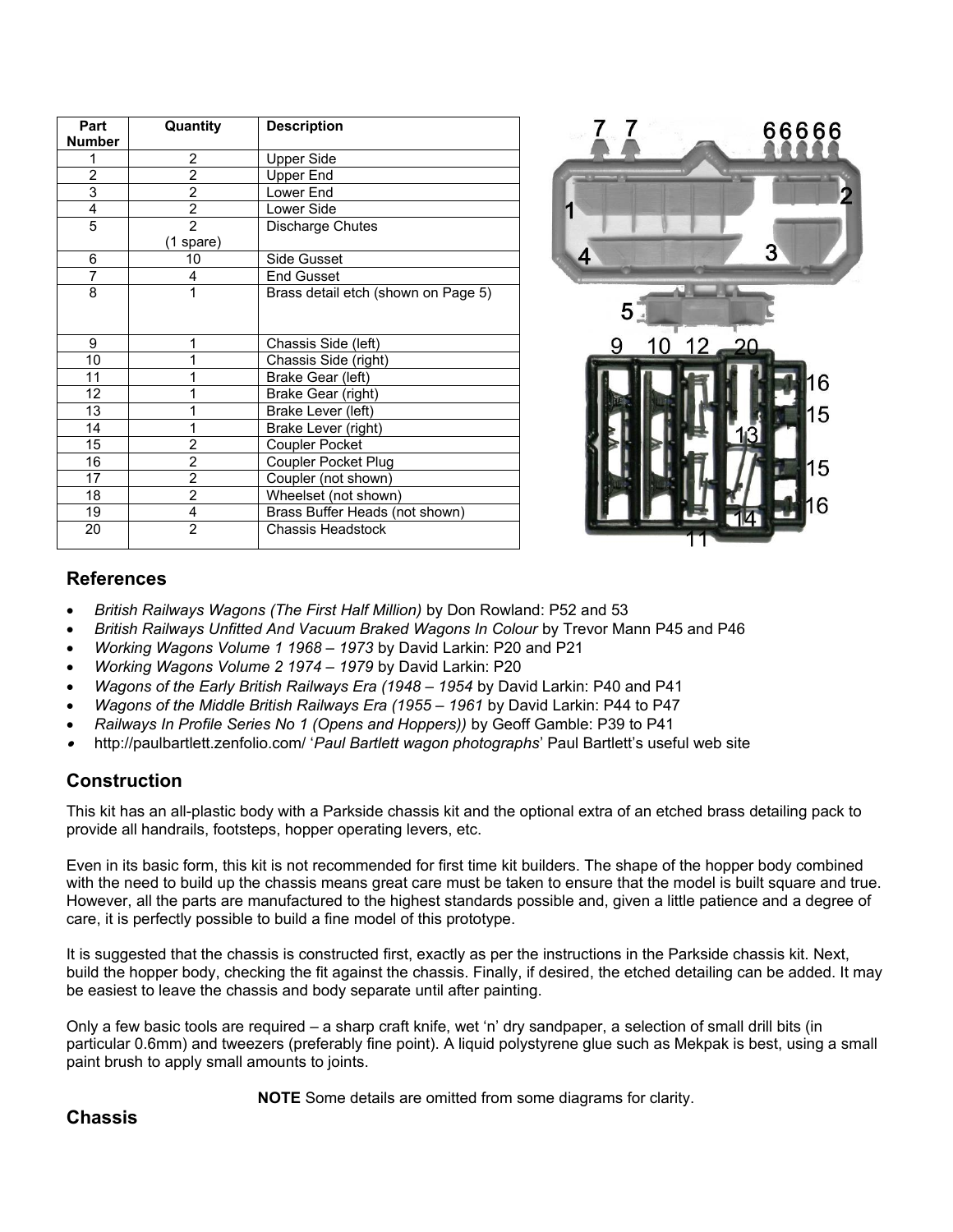- 1. Remove the moulding pip on the front face of the brake gear (**Parts 11,12**). The front face is the one with two dimples at the outer ends.
- 2. Glue the left brake gear (**Part 11**) to the rear of the left chassis side (**Part 9**).
- 3. Glue the right brake gear (**Part 12**) to the rear of the right chassis side (**Part 10**).

**HELPFUL HINT** *Locate the dimples on the front of the brake gear to the pips on the rear of the chassis. Occasionally, shrinkage in the sprue as it leaves the mould can mean that both pips do not quite align to the dimples – in this case, remove one of the pips, as the remaining pip is sufficient to accurately locate the two parts as long as they are kept level at the top.*

- 4. Glue the left-hand brake lever (**Part 13**) to the left-hand chassis side (**Part 9**) and the right-hand brake lever (**Part 14**) to the right-hand chassis side (**Part 10**). Bend the brake levers inwards very slightly as this will help them to make contact with the V-hangers.
- 5. Glue the Chassis Headstocks (**Part 20**) to the chassis sides. Make sure that both sides and both ends are square. It is advisable to temporarily fit the wheelsets (**Part 18**) at this stage to ensure that chassis is square and that the wheelsets fit and turn correctly.



**HELPFUL HINT** *Joints glued with liquid plastic cement can shrink slightly as the glue evaporates and the joint hardens. This can cause the chassis sides to bow inwards slightly. Check regularly that the chassis sides do not bow inwards as the glue dries as this may restrict the turning of the wheelsets. If in doubt, add thin cardboard shims between the W-irons and the wheels to keep them correctly spaced and leave the joints to harden overnight.*

## **Buffers**

6. The brass buffer heads included in the Parkside chassis kit have a shank diameter of 0.7mm. By drilling out the holes in the buffers on the ends slightly less than this (for example, 0.6mm) then the brass buffer heads can be an interference fit to the ends by very carefully pushing them on. Do not force! If they are too tight a fit, then enlarge the holes in the buffers. If the brass buffer heads are a loose fit, then secure them with a very small drop of superglue.

### **Couplings**

- 7. Place the coupler (**Part 17**) into the coupler pocket (**Part 15**) and insert the coupler pocket plug (**Part 16**) above it so that the hollow face of the coupler pocket plug is facing upwards. The coupler pocket plug is usually an interference fit; if it is slightly loose, apply glue very sparingly in order to avoid gluing the coupler to the coupler pocket. **15 17 16**
- 8. Glue the assembled couplings behind the headstock there are two protruding notches that will keep it aligned in the centre. Only use the minimum amount of glue necessary so that the coupling still moves up and down. Note that you may choose to leave the couplings off until the wagon has been painted.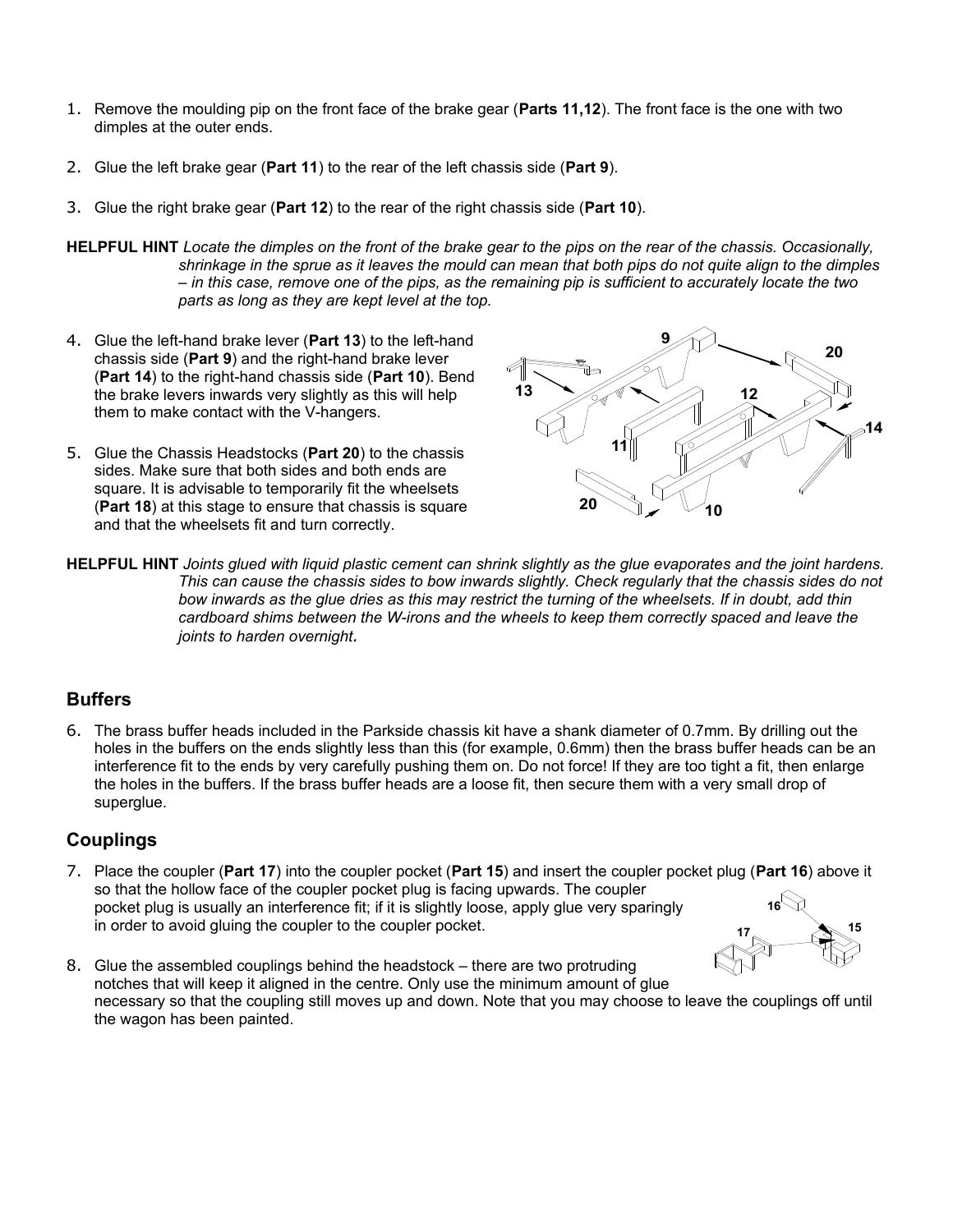### **Hopper Body**

- 9. Glue an Upper Side (**Part 1**) to an Upper End (**Part 2**) to form an L-shape. This is best done upside down on a flat surface. Repeat for the other Upper Side and Upper End. Then glue the two L-shapes together, ensuring that all four corners are square. When satisfied that all is square and true, place on one side for the joints to fully harden.
- 10. With the upper side/end assembly still upside down, very carefully glue the Lower Ends (**Part 3**) and Lower Sides (**Part 4**) into the rebates provided to help construction. When satisfied that all is square and true, place on one side for the joints to fully harden.



- 11. The Discharge Chutes (**Part 5**) may now be glued to the lower sides/ends. While the glued joints are still soft, check to ensure that all is square and true as there will till be time for adjustment. Once satisfied, allow time for the glue to fully harden before continuing.
- 12. Glue the Side Gussets (**Part 6**) between the Lower Side (**Part 4**) and the vertical stanchion from the Upper Side (**Part 1**). There are five Side Gussets per side. Note the correct orientation of the Side Gussets, that is, the flat end joins to the Lower Side while one edge of the 'arrowed' end joins to the bottom of the stanchion. Place the hopper body on one side for these joints to harden.
- 13. Remove the end platforms (B) from the etch, clean up and fix in place on top of the chassis at its outer ends. Ensure they are the correct way round and flush with both sides and the outer edge of the buffer beam. These parts are half etched on their undersides to aid accurate location. A handrail location hole will be found on the outer right hand corner of these platforms which, once they are firmly secured in place, should be drilled through using a 0.35mm drill bit.

brass overlay qussets end platform plastic quisset:

- 14. The body and chassis may now be glued together, once more checking carefully to ensure all is square and true.
- 15. The End Gussets (**Part 7**) may now be glued in place, fitted with the steeper angle butting up to the hopper end and placed centrally over the strengthening ribs found on the end.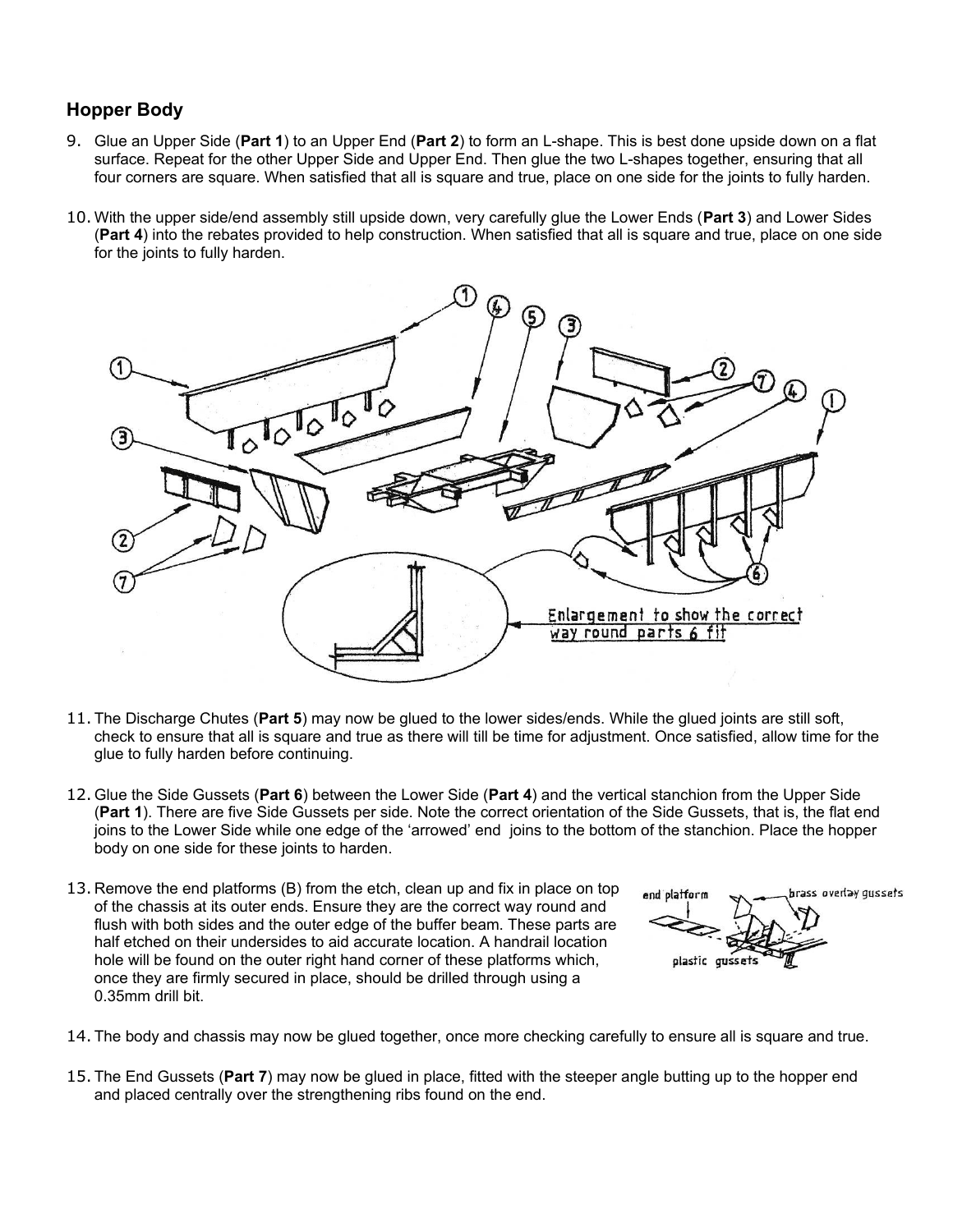16. This completes the model in its basic form and it is ready for painting. The next section details how to take the model a stage further with the optional etched detail parts.

# **Fitting The Etched Detailing Parts**

- 17. A very useful jig is included on the etch which will enable the accurate location of all holes for handrails and their supports, together with footstep location. Remove this jig from the etch and clean up any of the remainder of the tabs.
- 18. Take the hopper body and locate the jig on the vertical face of one of the ends with the engraved words 'upper support' showing. Push the jig up against the underside of the capping rail and drill through the two holes indicated by the engraved arrows using a 0.35mm drill.
- 19. Turn the jig over to reveal the words 'lower support'. This time turn the jig around and locate it over the sloping portion of the end and with the two slots fitting over the strengthening ribs. Slide the jig down on these ribs until it stops at the junction of the vertical and sloping face of the hopper end. Using a 0.5mm bit, drill through the location hole indicated by the arrow. [NOTE: early versions of the jig incorrectly have this hole on the right. If you have one of these, turn it over. The correct hole is the inner and larger of the two holes close together.]
- 20. Repeat steps 18 and 19 at the opposite end of the wagon body.
- 21. Place the jig on the side of the hopper body at the right-hand end with the word 'handrail' visible and adjacent to the first vertical stanchion and the word 'footstep' adjacent to the underside of the capping rail. Using a 0.35mm bit, drill through the location hole immediately below the word 'handrail'. Then turning the jib over, but maintaining the same relevant positions, place it at the left hand end of the side and drill through the same location hole with the same drill as before.
- 22. Repeat step 21 on the opposite side of the hopper body.
- 23. Only one step is fitted to each side of the chassis at the left-hand end in both cases. Place the wagon chassis upside down. Remember that with the chassis this way round, you will in fact be drilling your holes in the right-hand corners! Place the jig on the chassis with the word 'footstep' visible and up to the side of the coupling housing and the side of the jig with the word 'handrail' up against the axle box spring. Once in place, drill  $\Box$ 0.5mm hole through the location hole found beneath the word 'footstep'.
- 24. Repeat step 23 in the diagonally opposite corner, and this completes the use of the jig.
- 25. Cut the hopper division plate (A) from the fret, clean up and fold to form an inverted 'V'. Place it in the hopper and adjust until it fits neatly and centrally between the discharge chutes (shown shaded grey on the diagram. When satisfied, glue in position.